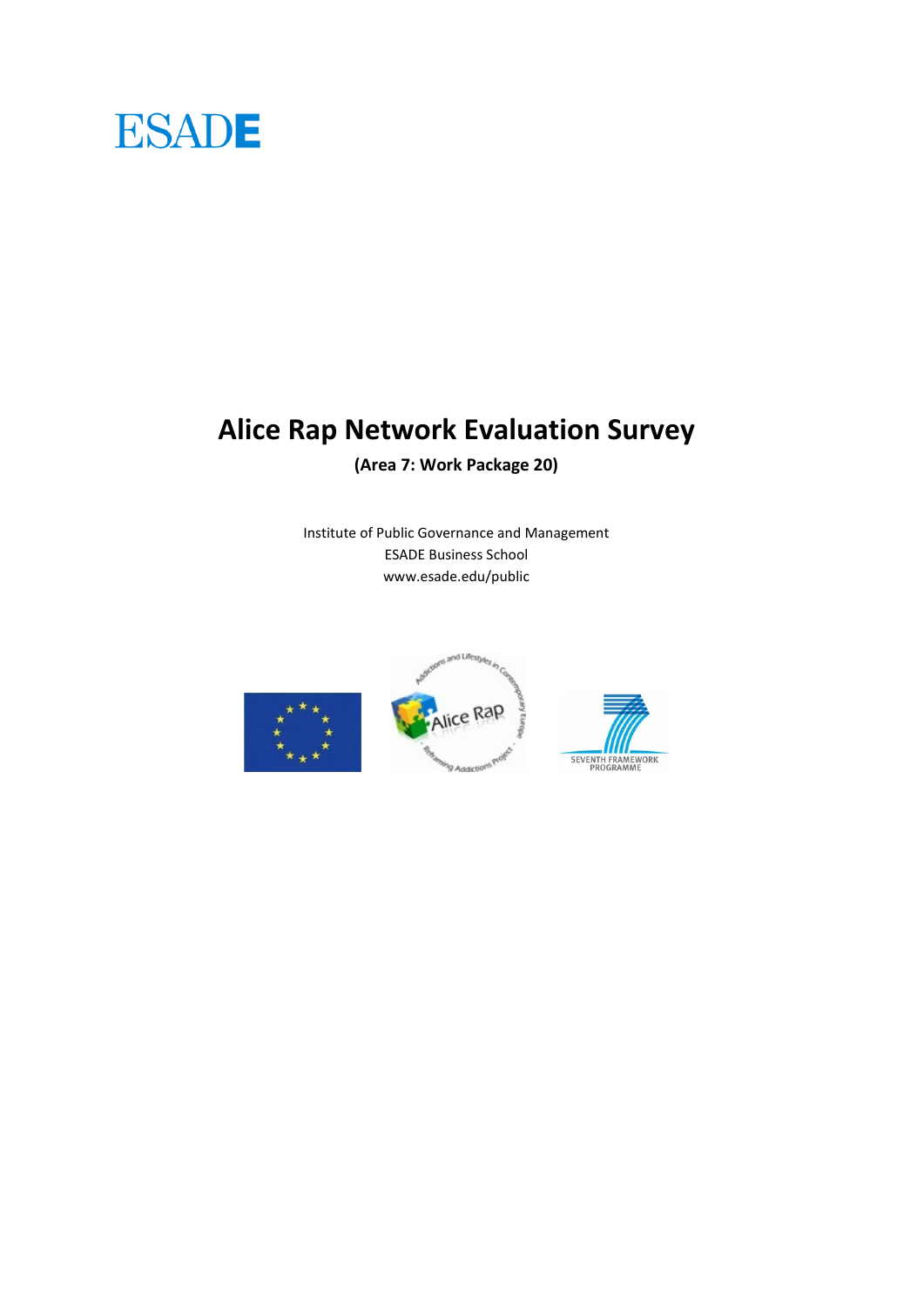### **SPSS and UCINET Analysis of the Survey**

### **INTRODUCTION**

This document presents the results of ALICE RAP Network Evaluation Survey, one of the tasks of WP20. The survey takes into consideration four dimensions of the complex governance of networks: (1) Network Management; (2) Participation in the network (3) Goals and results; (4) Key future factors.

WP20 aims to keep track of the ALICE RAP network, assess the work and analyze the synergies and potentialities of the network, through three waves of surveys and resulting network analysis. Concretely, the objective is to acquire an overview of the factors that influence collaborative work in the project from a management point of view, and their relative impact on output. In this respect, the four aims of the survey are: (1) To analyse the structure of the network and how is managed; (2) To map the evolution of the connections among Alice-Rap participants during the project; (3) To extract the maximum possible number of latent synergies; (4) To find new channels and spaces for cooperation and joint project development.

After providing some general information on the ALICE RAP participants, the first part of the document presents the survey's quantitative results and the second part is devoted to the Social Network Analysis of ALICE RAP Network. Finally, the document closes with a discussion and draws some general conclusions.

### **GENERAL INFORMATION**

- Defined universe: 153 people
	- 136 European Scientists
	- 14 Global Science Group members
	- 3 Media & Communications Group members
	- Pilot test (September 2011): 24 participants (15% of the defined universe)
		- 12 Completed surveys with feedback
- First wave (Nov-Dec 2011):
	- The survey was sent to the remaining 129 participants in the defined universe.
	- The process began in early November and lasted until late December 2011.
	- If not returned in 15 days, a reminder to complete the survey was sent to the participants (up to a maximum of 3 times: mid-November, early December and mid-December).
	- Total completed surveys: 100 => Response rate = 65% of the defined universe.
- Second wave at the mid-point of the project (2013)
- Third wave at the end of the project (2015)

The first wave survey has obtained a high response rate (65%). For some participants it was too early to answer the survey as they had not started any task related to the project.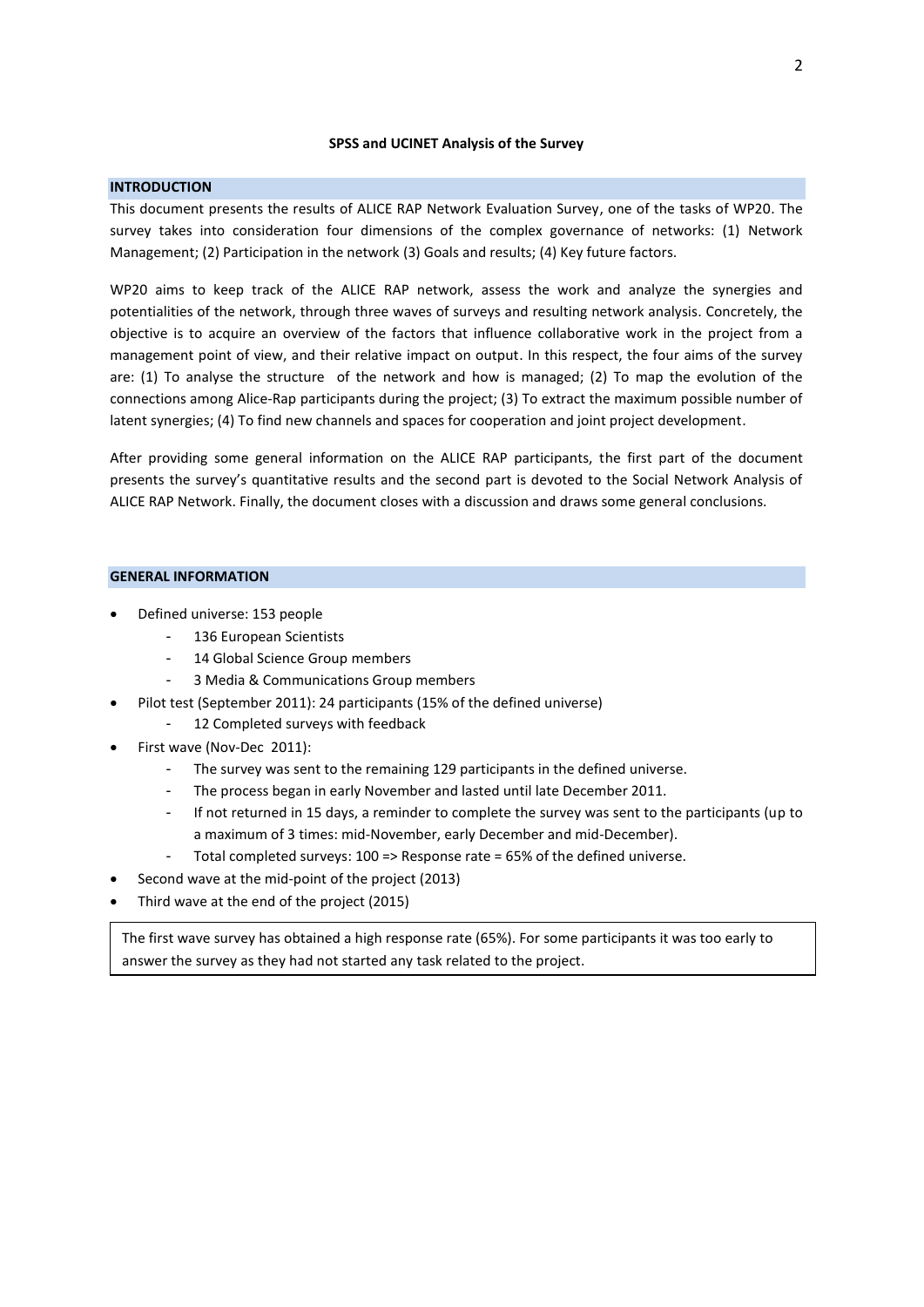### **Country representation of respondents**

- $\bullet$  Spain: 16%
- United Kingdom: 16%
- $\bullet$  Italy: 9%
- Finland: 6%
- Germany: 6%
- Norway: 5%
- The Netherlands: 5%
- Others (less than 5%): Slovenia; Poland; USA; Australia; Austria; Bulgaria; Denmark; Scotland; Switzerland; Belgium; France; Hungary; Ireland; Latvia; Mexico; Romania; South Africa; Sweden.

### **Age of participants**

- Minimum: 23
- Maximum: 84
- Mean: 48
- Median: 48

### **Gender**

- Males: 51%
- Females: 49%

### **Education**

- Ph.D.: 60%
- Master degree: 35%
- Undergraduate degree: 5%

### **Sector of the organisation**

- A public sector organisation: 66%
- A not-for-profit organisation: 22%
- A private company: 12%

### **Role in Alice Rap**

- Undertake research in a WP: 58.3%
- Undertake research and coordinate areas or WPs: 15.6%
- Manage and coordinate: 14.6%.
- Participate as a part of the Media & Communications Group: 6.3%
- Participate as a part of the Global Science Group: 5.2%

### **Area Participation of respondents**

- Area 1: 21.4%
- Area 2: 29.4%
- Area 3: 15.2%
- Area 4: 16.2%
- Area 5: 22.4%
- Area 6: 2%
- $\bullet$  Area 7: 20.7%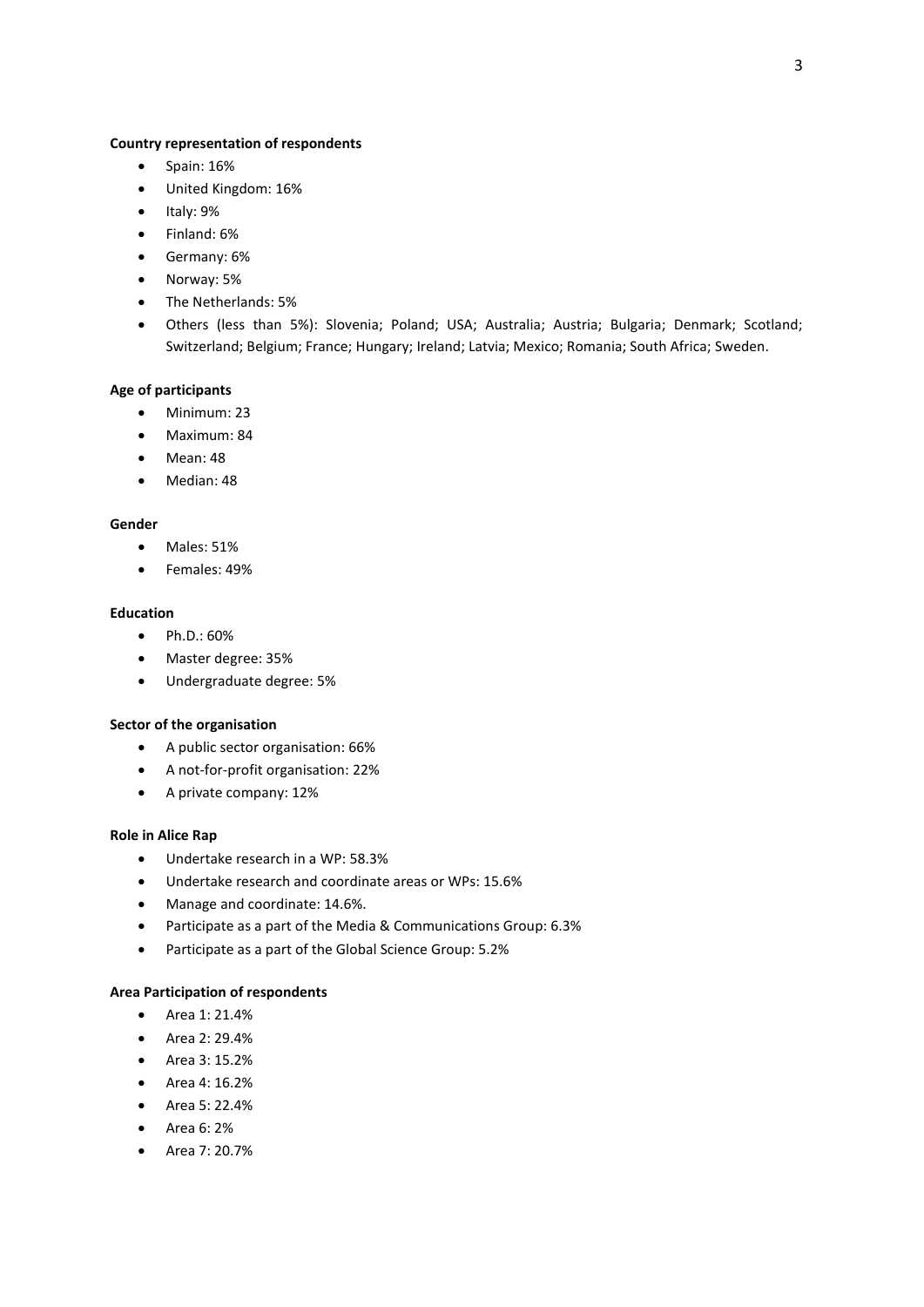### **SURVEY RESULTS**

### **Participation in Alice Rap**

- Alice Rap Project catalyst:
	- Almost 90% (89.3%) of respondents think that either Peter Anderson or Peter Anderson & Antoni Gual are the project catalysts. This result tells us that the leadership of this project is recognised, visible and well known by the majority of respondents.
	- Other participants named as leaders by some respondents: Anne Lingford-Hughes, Jürgen Rehm, Gerard Bühringer and Virginia Berridge.
	- 4.3% of respondents do not know who the leader of the project is.
- "Experience" and "Vision" are the most highly rated skills of the project leader.
- Benefits from working with other individuals and organisation on the ALICE RAP project were (ranked in order of importance):
	- 1. More ideas are generated.
	- 2. Enhanced access to knowledge in other areas (spill over).
	- 3. Improved personal/professional development.
	- 4. Better ideas are generated.
	- 5. Enhanced reputation of my organisation or unit.
	- 6. Development of new tools, methods, and approaches.
	- 7. Acquisition of additional funding or other resources.
	- 8. Able to get project tasks done more quickly.
- Challenges to or arising from working with other individuals and organisations on the ALICE RAP project were (ranked in order of importance):
	- 1. Insufficient resources to support effective collaboration.
	- 2. Diversion of time and resources from other activities.
	- 3. Difficulties due to geographical distances.
	- 4. Loss of control/autonomy over decisions.
	- 5. Frustration or aggravation in dealing with partners.
	- 6. Strained relations within my own organisation.
	- 7. Insufficient credit given to my organisation or unit.

**ALICE RAP Progress** (bearing in mind that the project has recently started – year 1 out of 5)

Ranked responses - These are the 3 most highly rated answers (and average score) for each of the following statements or topics:

Respondents mostly agree with the following statements

(1=Completely disagree / 10=Completely agree):

- Innovative ideas are being developed during the project: 7.7.
- The benefits of this cooperation outweigh its costs: 7.6.
- The various stakeholders in the project are contributing to achieving results: 7.
- Participants were asked to rate the interaction of the various parties in ALICE RAP project (1=Completely disagree / 10=Completely agree):
	- Multiple individuals are involved in managing ALICE RAP: 8.2.
	- ALICE RAP is being managed actively: 8.
	- The participants assume that the other actors involved have good intentions: 7.9.
- Regarding management (1=Completely disagree / 10=Completely agree):
	- The leaders of the project consult with the people carrying it out. Decisions are being made collectively: 7.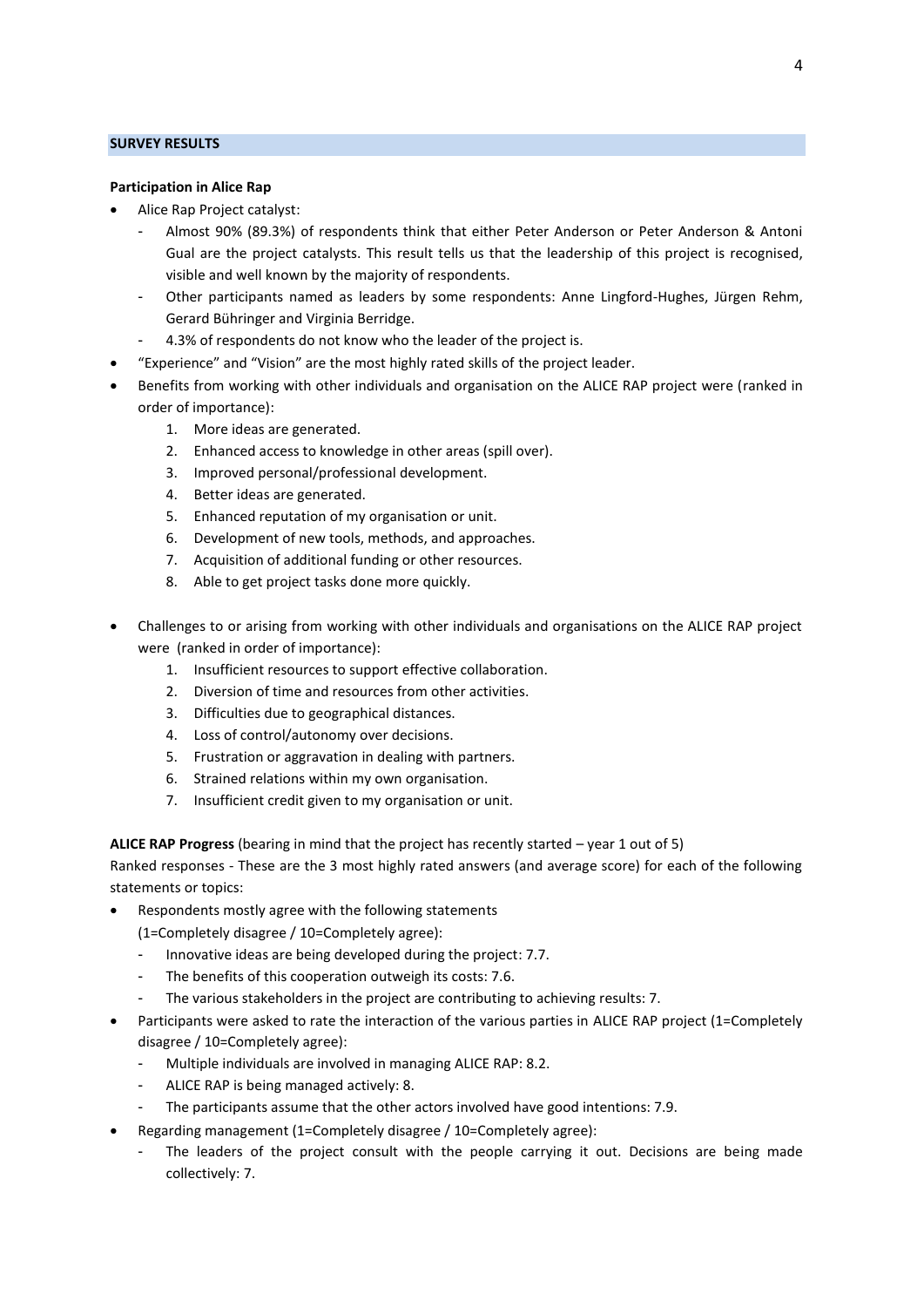- The leaders of the project take into account existing interpersonal relationships, their basis, and how they are generated and developed: 7.
- When a deadlock is reached or problems arise in the project, the management tries to find common ground between the positions of the conflicting interests: 7.
- Trust:
- o Trust between parties involved in ALICE RAP: average of 6.9 (out of 10).
- o Trust between the various parties involved in your particular area of engagement: average of 7.2 (out of 10).

Trust, both in ALICE RAP in general and in the particular area of engagement, of most respondents is high. Nonetheless, what is really remarkable is that participants have higher levels of trust in their particular area of involvement (which may be explained by their higher levels of interaction). This is good news since this is the group of people with whom participants are working.

- Respondents' contribution to ALICE RAP:
	- Has increased: 39%
	- Has not changed: 56%
	- Has decreased: 4%
- The managerial capabilities in ALICE RAP:
	- Have increased: 22%
	- Have not changed: 76%
	- Have decreased: 1%
- Your trust in ALICE RAP:
	- Has increased: 25%
	- Has not changed: 70%
	- Has decreased: 4%
- Number of partners or organisations involved in the area in which you have more engagement:
	- 4 or fewer: 21%
	- 5 to 9: 43%
	- 10 to 14: 17.5%
	- $15$  to  $19: 7.5%$
	- 20 or more: 11%

The majority of respondents participate in areas with less than 10 partners or organisations. This fact has to be considered as positive since a small number of participants facilitate the management of the area, i.e. it is easier to coordinate, to contact and to manage the area.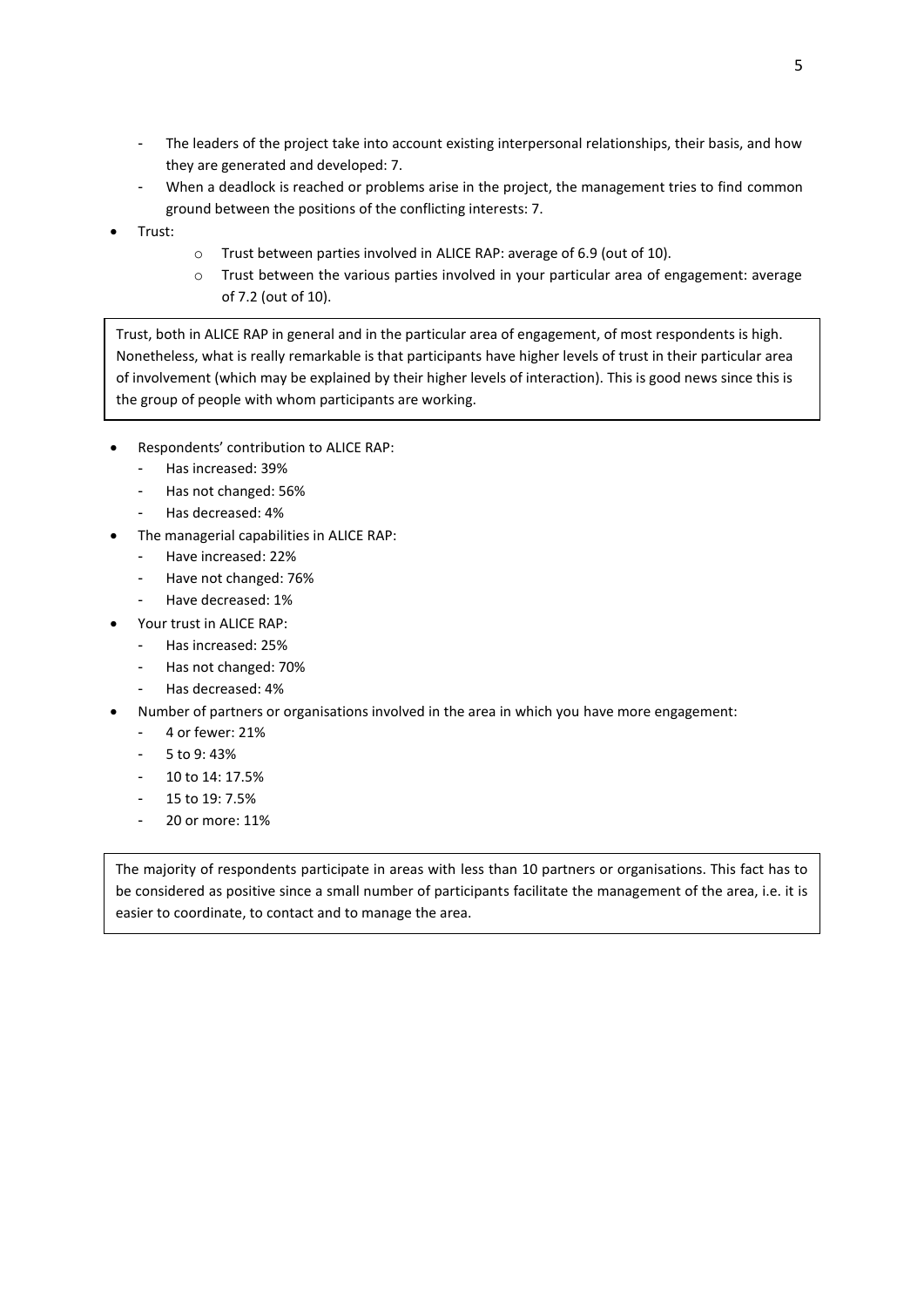- Questions about complexity of the network (1=Completely disagree / 10=Completely agree) (ranked in order of importance):
	- 1. There is strong emphasis on learning from the experiences and insights of others: 7.3.
	- 2. I depend greatly on other parties to achieve my goals: 7.1.
	- 3. Parties in the network have significant differences of opinion about the direction of the project: 5.9.
	- 4. Many unexpected events and changes have taken place in the network: 5.3

Regarding the complexity of the network, the outstanding results are that participants depend greatly on other parties to achieve their goals, while, at the same time, there are not big differences of opinion about the direction of the project.

### **Alice Rap objectives and results**

- Participants were asked to rate the objectives which have had the most influence on respondents' organisations' participation (ranked in order of importance):
	- 1. Creates contacts with other organisations.
	- 2. Patents and publications
	- 3. Lobbies translational results into public policies
	- 4. Facilitates Resources
	- 5. Enhances Transnational Research
	- 6. Contact with other organisations
- Participants were asked to rate which objective has had the most influence on their own individual participation (ranked in order of importance):
	- 1. Opening up to interdisciplinary and inter-organisational views.
	- 2. Potential to become involved in future projects.
	- 3. Knowledge transfer.
	- 4. Publications.
	- 5. Having other views on aspects of certain programmes.
	- 6. Funding.
	- 7. Expansion of management skills.
	- 8. Prestige.
	- 9. Influence/Lobbying.
- Main obstacles to success (ranked in order of importance):
	- 1. Financial situation of some partners.
	- 2. New priorities.
	- 3. Partners conflicting.
	- 4. Changes to political agenda.
	- 5. Changes necessary in the parent organisation.
- Average rating of importance of the successful completion and implementation of ALICE RAP to the overall mission of each respondent's organisation: 6.4/10.
- 17% of respondents had started to work on research articles with other ALICE RAP participants since the beginning of the project.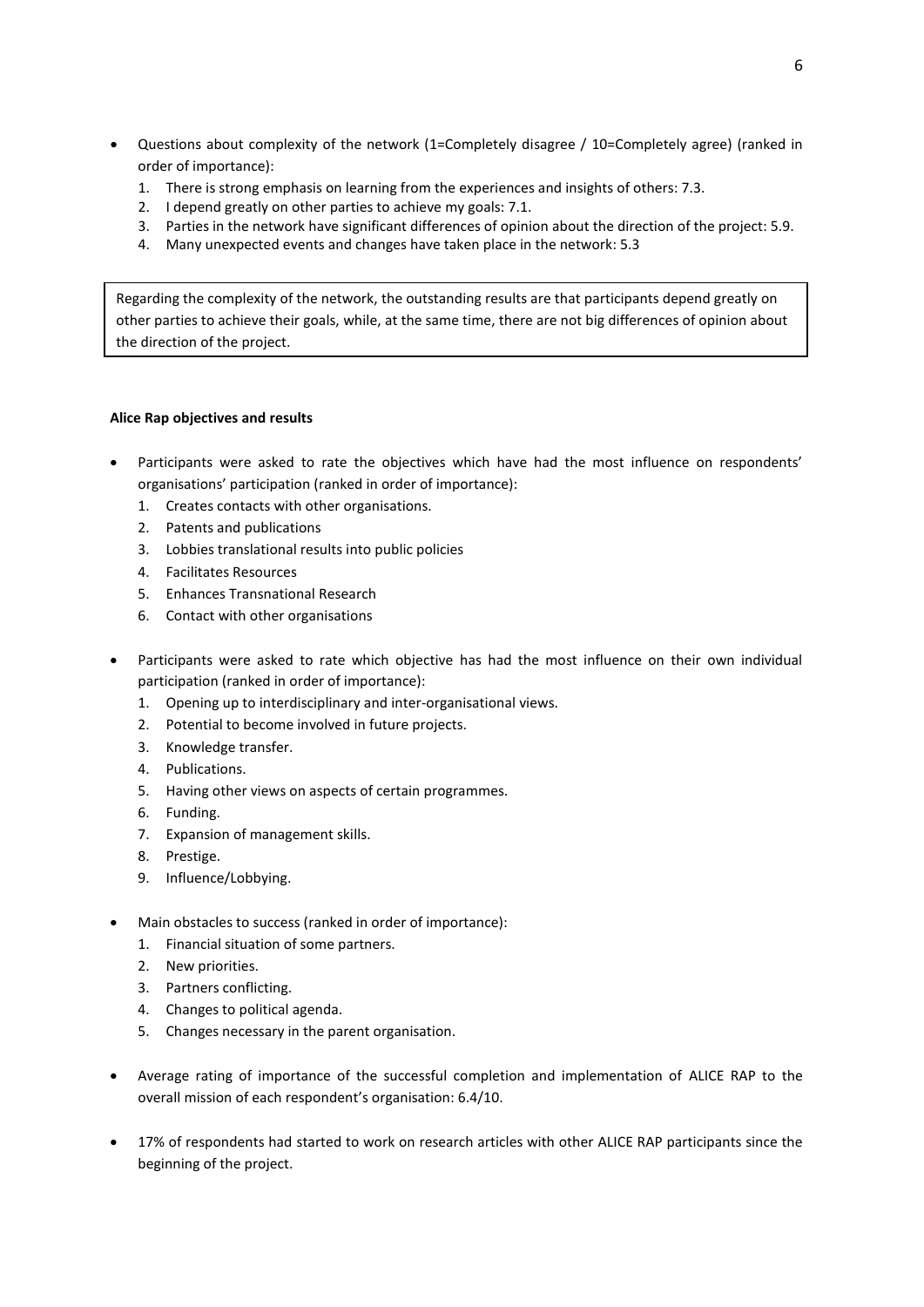- Rating of the OUTPUTS generated by Alice Rap: 4.9/10.
- Rating of the OUTCOMES generated by Alice Rap: 4.2/10.

The early stage of the project may justify this low percentage of respondents who have started to work on research articles. Nonetheless, as a research project, one of the main indicators to assess its effectiveness will be the number of publications and their mean impact factor.

Similarly, both the rating of outputs and outcomes are below 5 out of 10. Again, this may be because of the early stage of the project.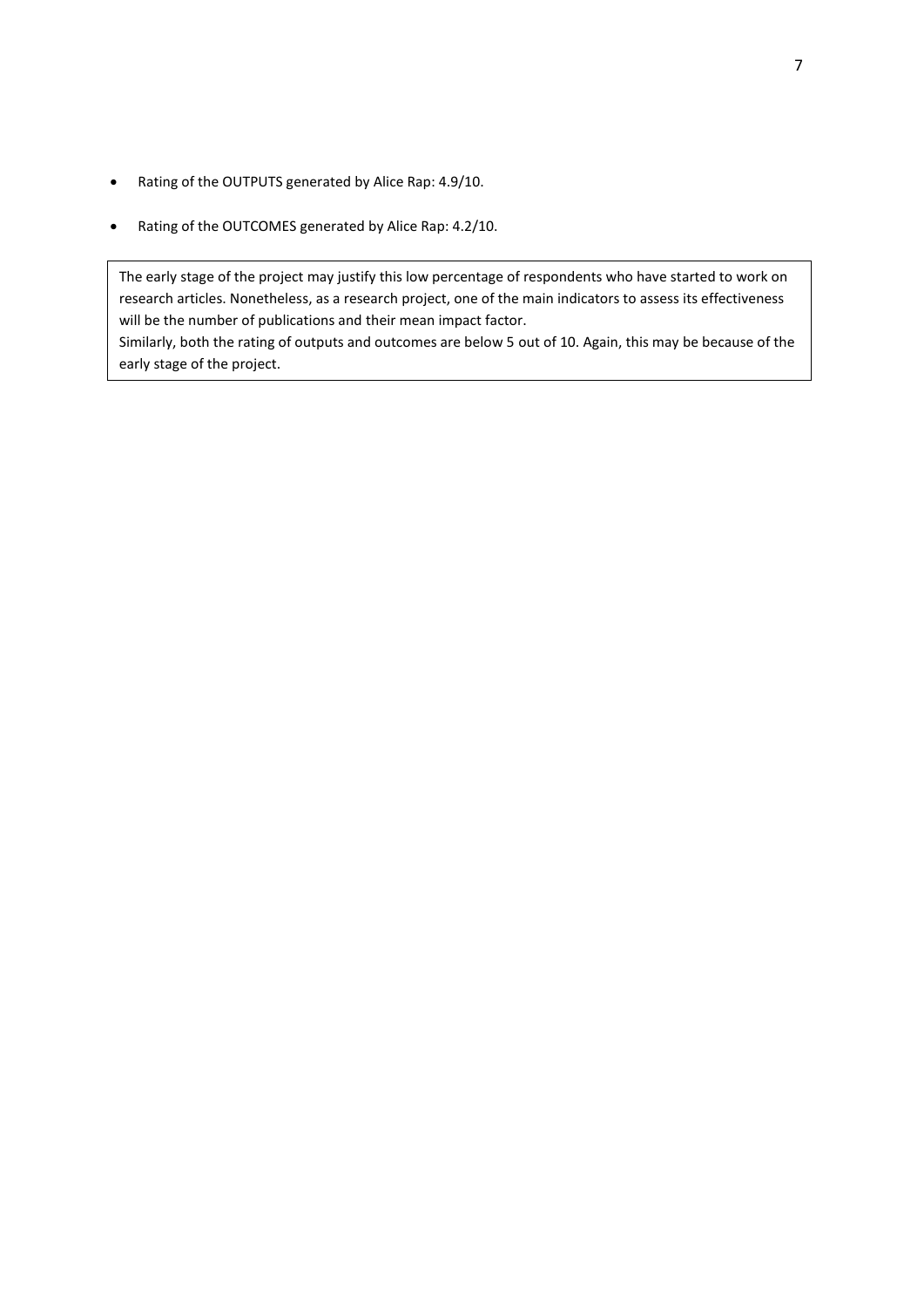

|  | Area Leader | <b>Nodes</b>  |                        | <b>Network Density</b>        |      |                                    |      |
|--|-------------|---------------|------------------------|-------------------------------|------|------------------------------------|------|
|  | Participant |               | Alice Rap Participants | Relation                      | 2.1% | Relation (I go to this person)     | 5.5% |
|  |             |               | WP Leaders             | <b>Relation Communication</b> | 0.6% | Relation (This person comes to me) | 5.0% |
|  |             | Response Rate | 65%                    | <b>Relation Coordination</b>  | 0.6% | <b>Isolated Participants</b>       | 4.2% |
|  |             |               |                        | <b>Relation Collaboration</b> | 0.9% |                                    |      |

Diagram 1 presents all ALICE RAP participants, i.e. those who have answered the survey and those who, even if they have not answered the survey, have been named by some respondent. Despite having a definite universe of 153 people, the SNA reports on 165 people. This is because some respondents named people of their own department who still have not been included in the definite universe, or who are not directly involved in the project.

Each node represents an ALICE RAP participant. The size of the node is directly linked to its centrality. In this respect, the more times a person is named the bigger is its node. The lines (or ties) indicate that there is some kind of relation between participants.

Squares and green nodes represent area leaders and work package leaders respectively. As can be seen, both are well connected in the network and none of them is isolated.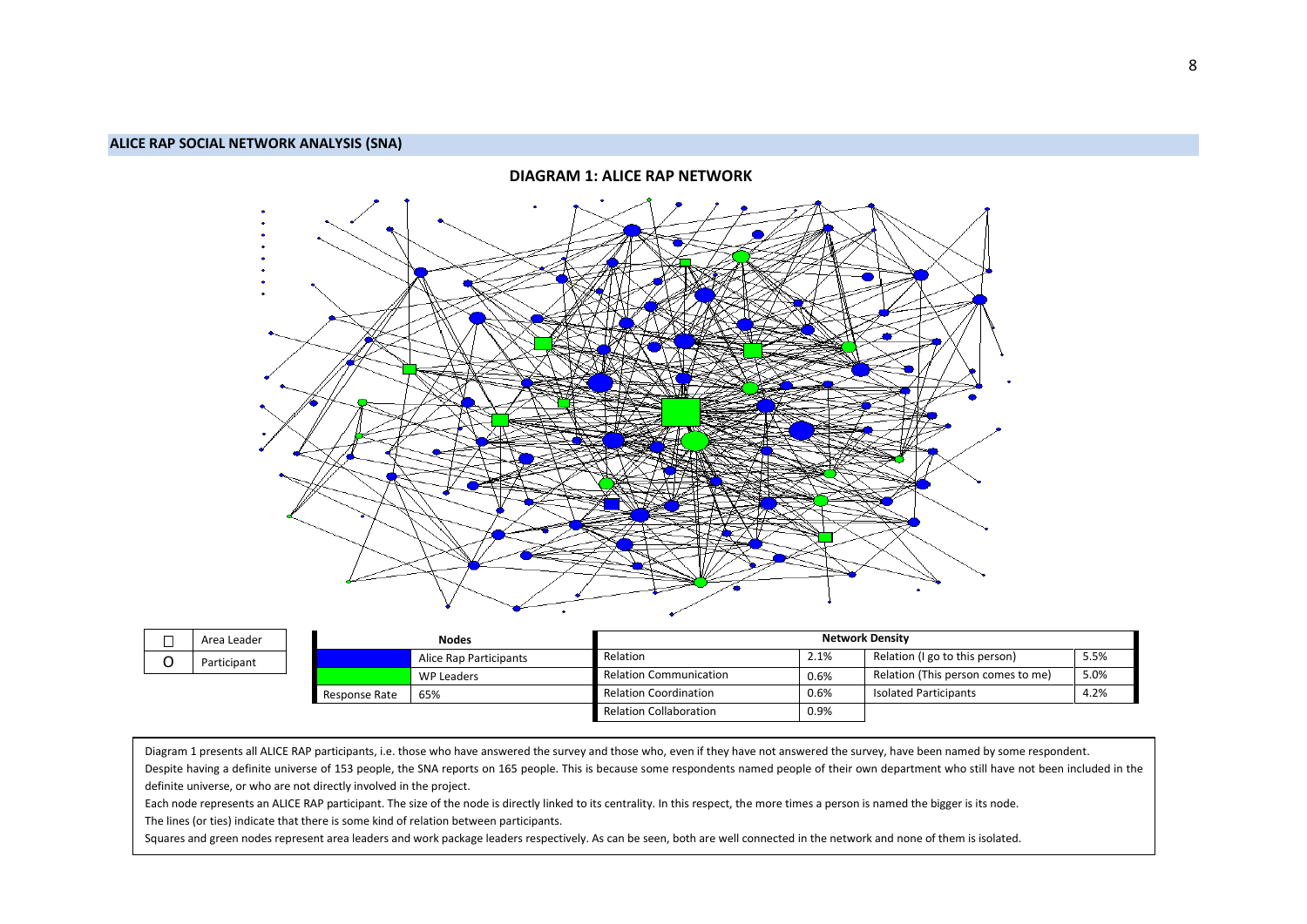

### **DIAGRAM 2: MAPPING CONNECTIONS BETWEEN AREAS**

Diagram 2 presents the interaction between the different Work Areas of the ALICE RAP Project.

In this case, the diagram only takes into account the highest level of relations (there are three different levels of relation: Communication, Coordination and Collaboration, the last one being the maximum level of relation). Furthermore, if the line is red it means that the collaboration is reciprocal (with both respondents confirming the relation). Black dots or nodes at the middle of the diagram (both to the left and the right of the page) are those participants who have not specified which Area they are working in. On the left, we present those who, in addition, do not have relations of collaboration with other participants, while to the right-hand side can be seen those who, despite not having specified their area of work, have interactions with different ALICE RAP participants. Nonetheless, in order to improve future survey results, it is necessary that participants specify their project work Area.

As can be seen, there is collaboration between most of the areas. Only areas, only are as  $\alpha$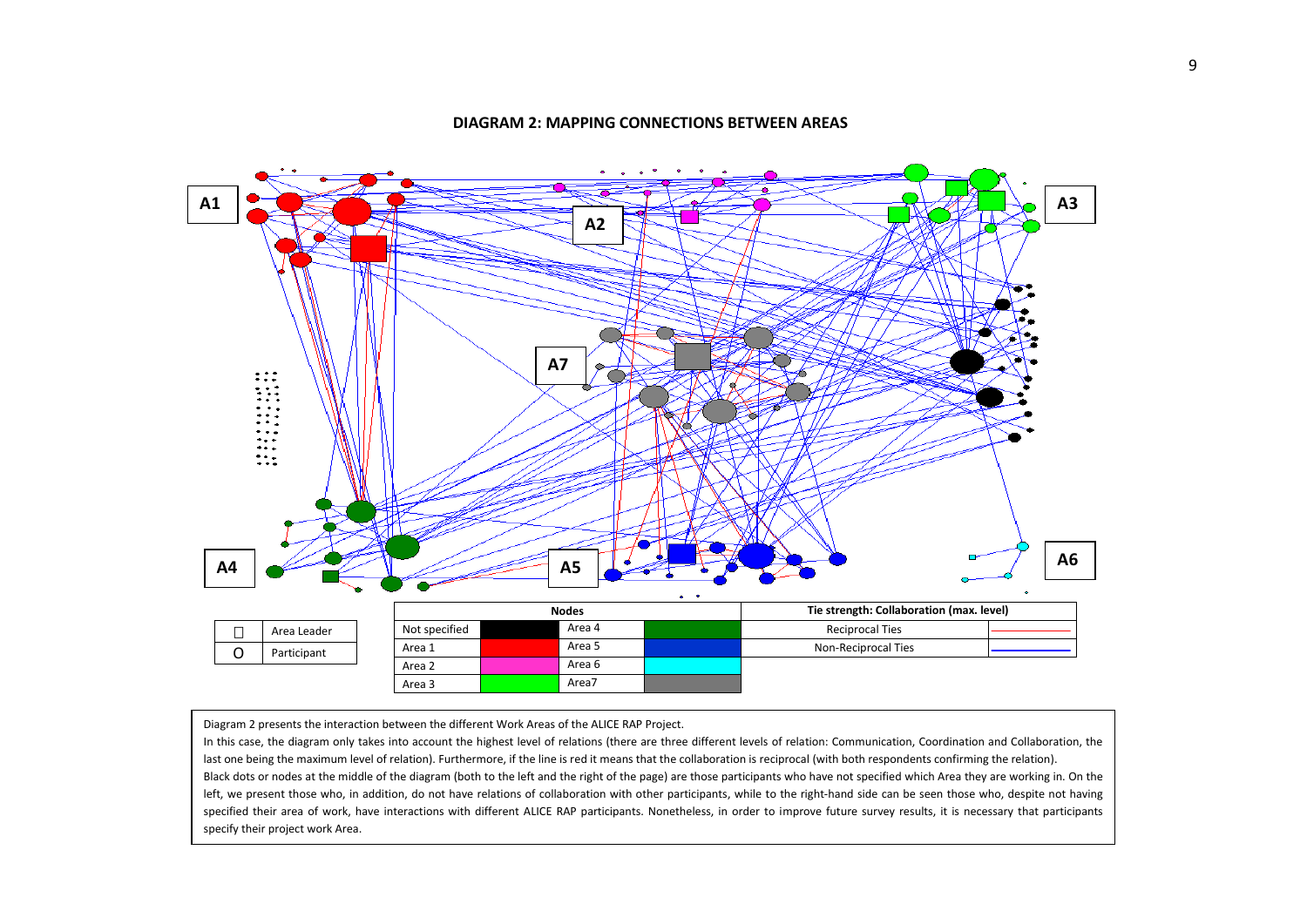# **IN-DEPTH INFORMATION PER AREAS DIAGRAM 3: AREA 1**

| <b>Nodes</b> |                           |  |                              |  | <b>Ties</b>            |
|--------------|---------------------------|--|------------------------------|--|------------------------|
|              | A1 Participants           |  | Area Leader                  |  | <b>Reciprocal Ties</b> |
|              | Also in A7                |  | Highest level of betweenness |  | Non-Reciprocal Ties    |
|              | WP Leaders in other Areas |  | Area and WP Leaders          |  |                        |

Area 1 is a cohesive network, most of the nodes are well connected, and most of the ties are wide<sup>1</sup>. The sizes of the nodes also reflect that participants in this Area are well connected and have good levels of centrality. Furthermore, the percentage of lines which are reciprocal stands out, which may indicate not only a good levels of communications inside the area, but also good relationships between their members.

It is also important to highlight that both the Area leader and the WP leaders occupy the centre of the network and are very well connected with the Area participants. Nonetheless, the relation between the WP leaders could be improved.

As can be seen, the person with the highest level of betweenness<sup>2</sup>, that is, the person who can be used as a bridge to connect different participants of the network, is not the Area leader. This is not strange, since it happens in most of the Work Areas of the project. On the other hand, the Area depends too much on the person with the highest level of betweenness, i.e. without this person, the risk of fragmentation of the members at the bottom of the network would increase.

**.** 

 $1$  The width of the ties reflects the level of relation: communication, coordination or collaboration. The wider the lines, the higher are the levels of relation.

<sup>2</sup> Betweenness centrality places an actor as being in a favored position to the extent that the actor falls on the geodesic paths between other pairs of actors in the network. That is, the more people depend on me to make connections with other people, the more betweenness I have. If, however, two actors are connected by more than one geodesic path, and I am not on all of them, I lose some betweenness.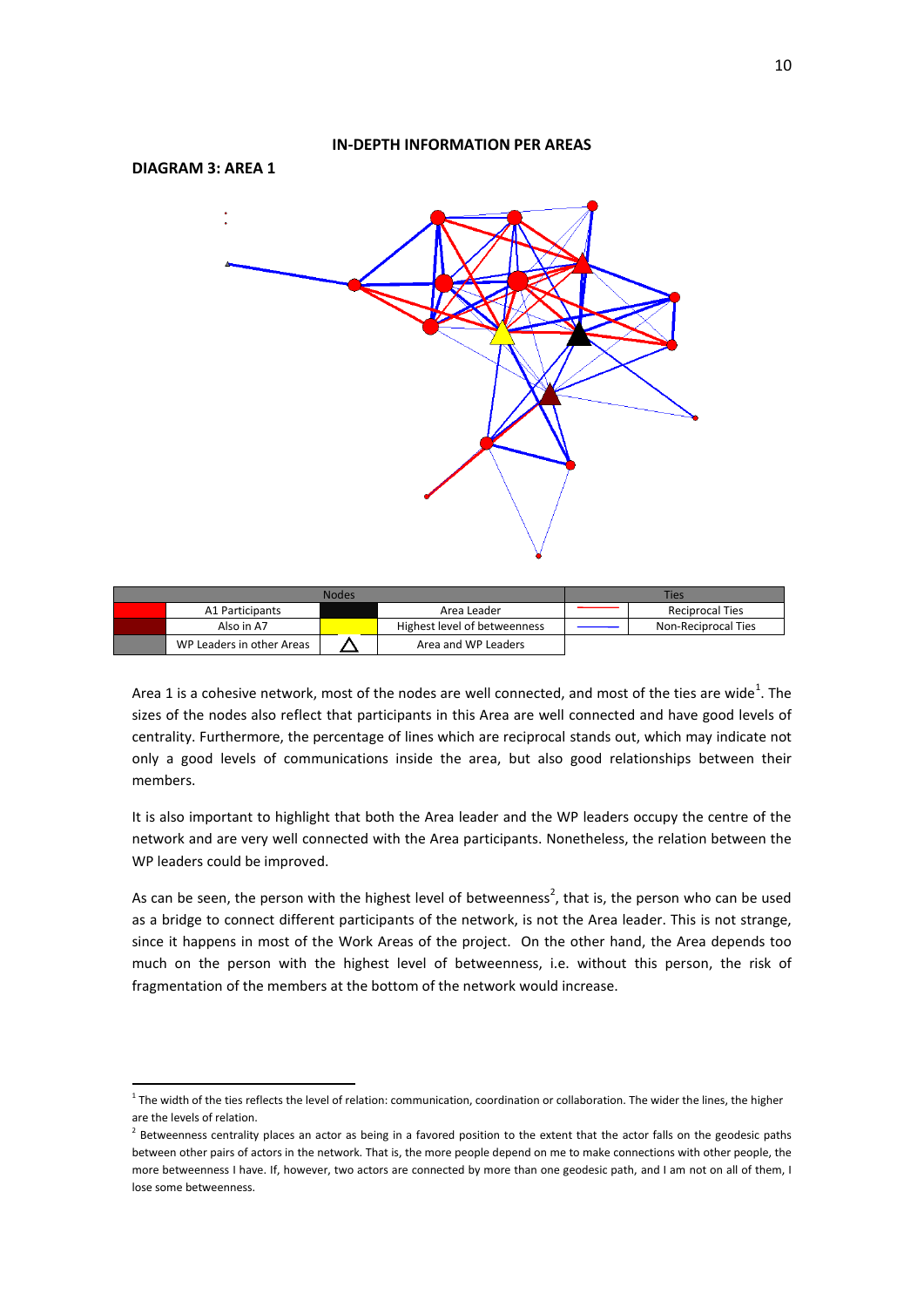### **DIAGRAM 4: AREA 2**



| Nodes |                           |  |                                                             |  | Ties                       |
|-------|---------------------------|--|-------------------------------------------------------------|--|----------------------------|
|       | A2 Participants           |  | Area Leader                                                 |  | <b>Reciprocal Ties</b>     |
|       | Also in A7                |  | Highest level of betweenness &<br>WP Leader in another Area |  | <b>Non-Reciprocal Ties</b> |
|       | WP Leaders in other Areas |  | Area and WP Leaders                                         |  |                            |

At first glance Area 2 is characterised by a high percentage of non-reciprocal ties. Moreover, the sizes of the nodes are significantly smaller than in Area 1, which indicates that these participants have lower levels of centrality.

It is worth noting that one of the WP leaders is badly connected to the central network; concretely this cluster is placed at the bottom of the diagram. This fact jeopardizes the cohesion of the network, if connections with the central network are not enhanced. In this respect, one can see that there are two different groups inside this Area which, in turn are not very cohesive.

The participant with the highest level of betweenness is not a member of the Area.

There are also some shortcomings in the relation between the leaders of the Area, which in some cases do not exist. The network analysis also shows that the relation between leaders and participants is hierarchical and not very collaborative.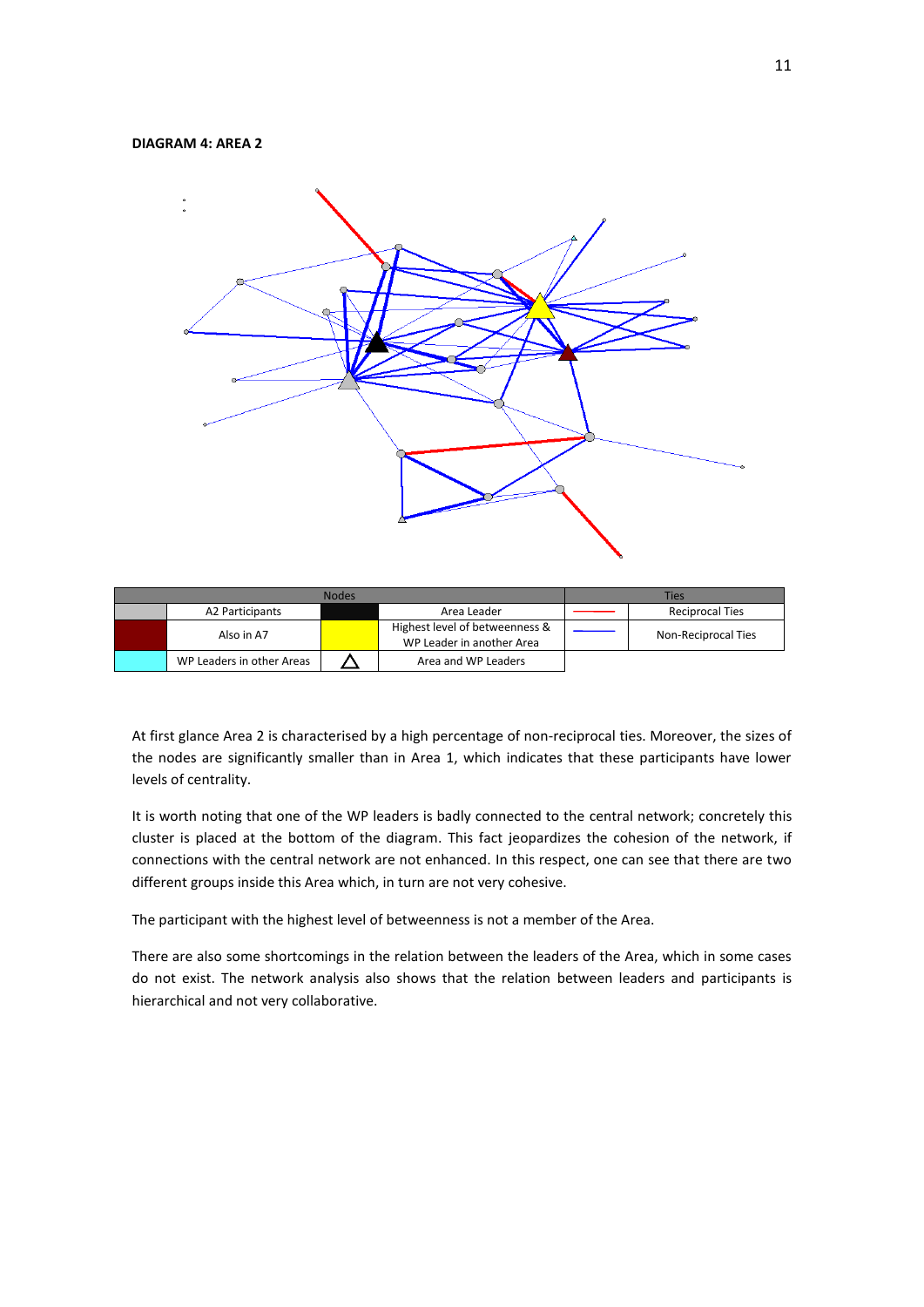### **DIAGRAM 5: AREA 3**



| <b>Nodes</b> |                           |  |                              |  | Ties                   |
|--------------|---------------------------|--|------------------------------|--|------------------------|
|              | A3 Participants           |  | Area Leader(s)               |  | <b>Reciprocal Ties</b> |
|              | Also in A7                |  | Highest level of betweenness |  | Non-Reciprocal Ties    |
|              | WP Leaders in other Areas |  | Area and WP Leaders          |  |                        |

According to the results of the survey, and as it can be seen in Diagram 5, Area 3 has a good level of cohesion, there is no risk of network fragmentation and most of the Area 3 participants are well connected. Despite the predominance of non-reciprocal ties (especially to the right of the diagram), the diagram shows some reciprocal ties which, if reinforced, may enhance the potentialities of the network.

Regarding Area and WP leaders, they seem to be well connected; nonetheless, the Area is too dependent on the participant with the highest level of betweenness. This dependency may represent a risk to the network. However, the good relations between leaders and participants may lead to highquality performance of the network.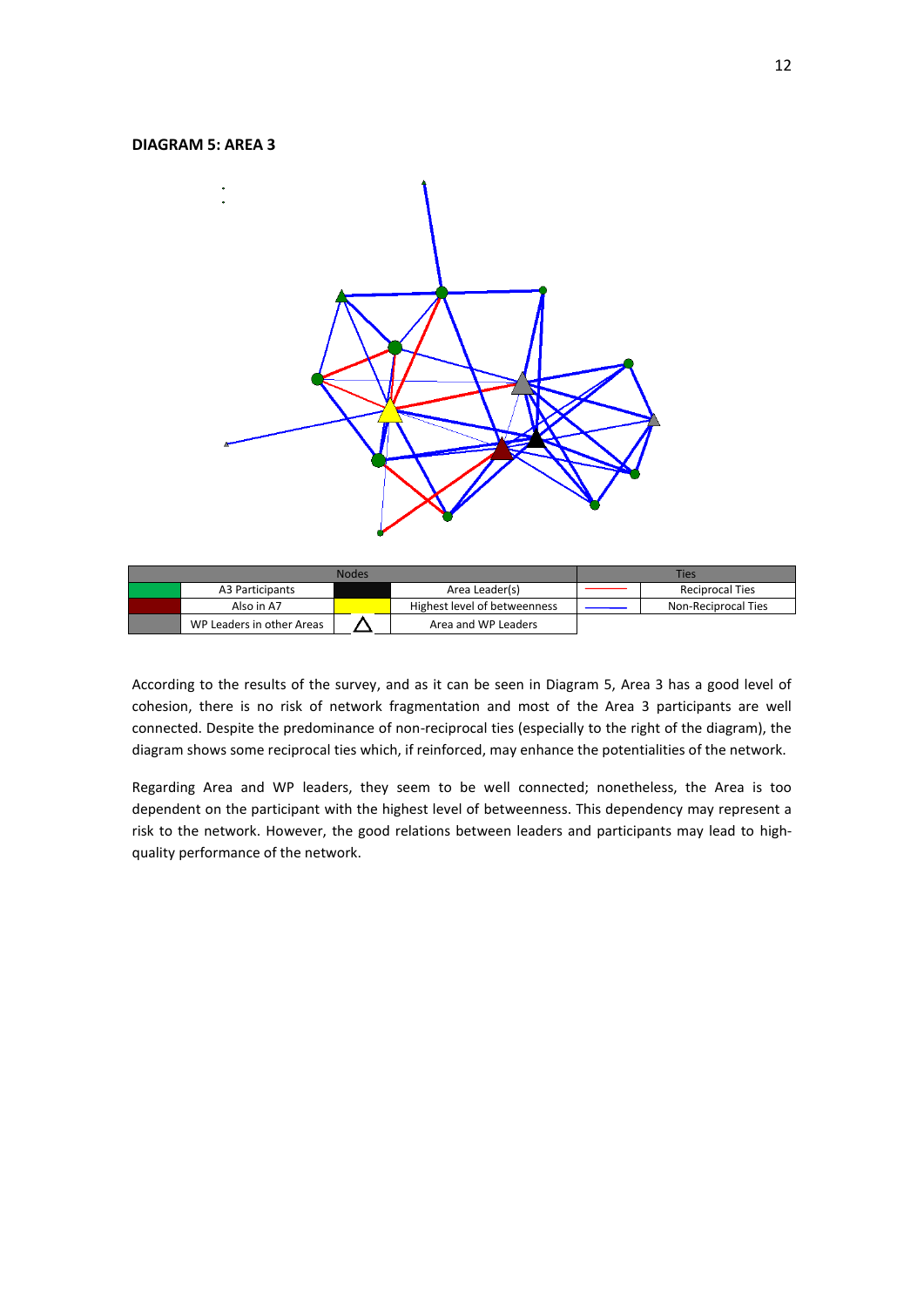### **DIAGRAM 6: AREA 4**



|                 | <b>Ties</b>                                |                        |
|-----------------|--------------------------------------------|------------------------|
| A4 Participants | Area Leader & Highest level of betweenness | <b>Reciprocal Ties</b> |
| Also in A7      | Area and WP Leaders                        | Non-Reciprocal Ties    |

Area 4 is characterised by a low level of cohesion. There is some risk of fragmentation if the participant with the highest level of betweenness (which is also the Area leader) disappears. Despite not having the highest level of betweenness, the WP leader at the middle of the networks seems to be better connected with Area participants. It is also noteworthy that the network could have better relations *between* leaders and that the relations between leaders and participants are mostly hierarchical.

As mentioned, the Area leader is also the person with highest level of betweenness. However, as can be seen, this fact does not imply *per se* a better functioning of the network.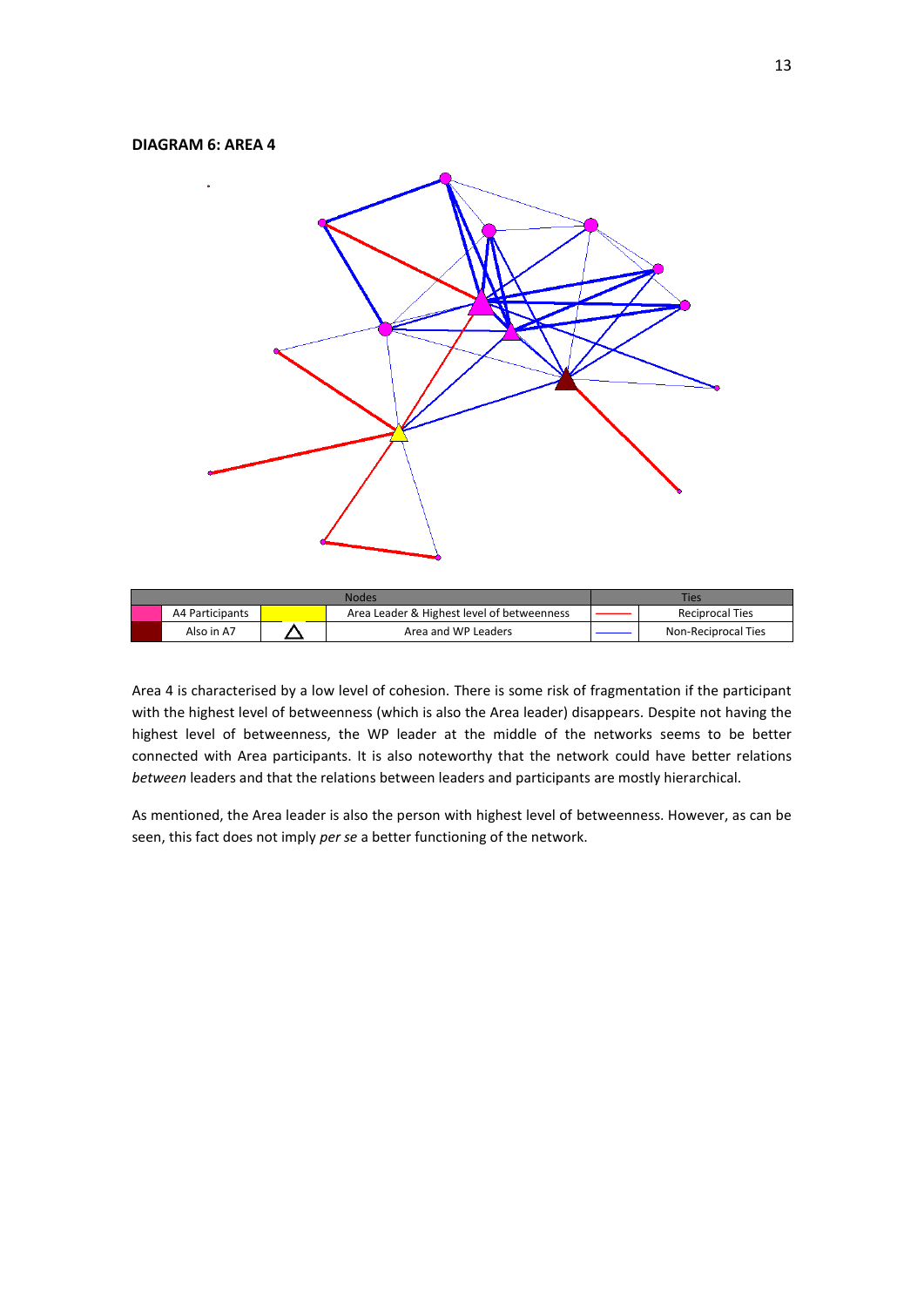### **DIAGRAM 7: AREA 5**



| <b>Nodes</b> |                     |  |                                                             |  | Ties                   |
|--------------|---------------------|--|-------------------------------------------------------------|--|------------------------|
|              | A5 Participants     |  | Area Leader                                                 |  | <b>Reciprocal Ties</b> |
|              | Also in A7          |  | Highest level of betweenness &<br>WP Leader in another Area |  | Non-Reciprocal Ties    |
|              | Area and WP Leaders |  |                                                             |  |                        |

The Area 5 network, jointly with Area 1, has the highest level of cohesion and greater potential for good performance. The relations between leaders and participants are good, but relations between leaders could be improved. It is also worth noting that relations between regular participants are numerous and intense.

Comparing with the other Areas, this network has the highest levels of reciprocal ties, which may mean either that there is a good relation between Area participants, or that there are inefficiencies in the proper use of the network (not taking advantage of its potentialities in the exchange of information).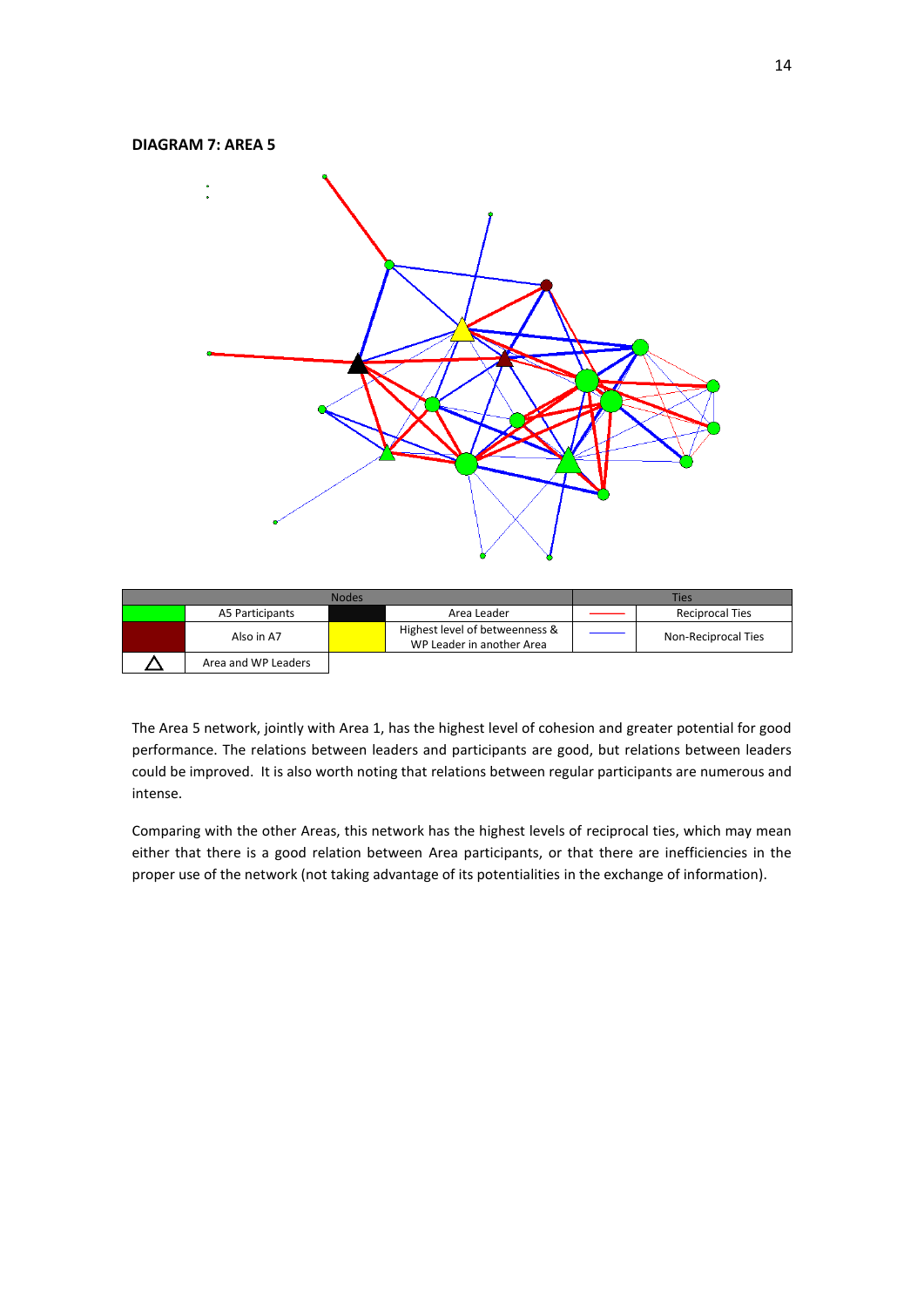

| <b>Nodes</b> |                 |  |                                                             |  | Ties                   |
|--------------|-----------------|--|-------------------------------------------------------------|--|------------------------|
|              | A6 Participants |  | Area Leader                                                 |  | <b>Reciprocal Ties</b> |
|              | Also in A7      |  | Highest level of betweenness &<br>WP Leader in another Area |  | Non-Reciprocal Ties    |
|              | WP Leaders      |  |                                                             |  |                        |

Regarding Area 6, it is worth start noting that very few participants responded the survey (only 2% of the total respondents were form area 6). There is only one Area 6 participant who is neither an Area nor WP leader, which may reflect the low degree of involvement of participants in this network. However, and despite the few participants in this network, the relations between them are few and mostly nonreciprocal.

It is noteworthy that this is the only area where the Area leader is not involved as leader in any WP. This fact should not be considered as a precondition for weak networking, but it must be taken into account.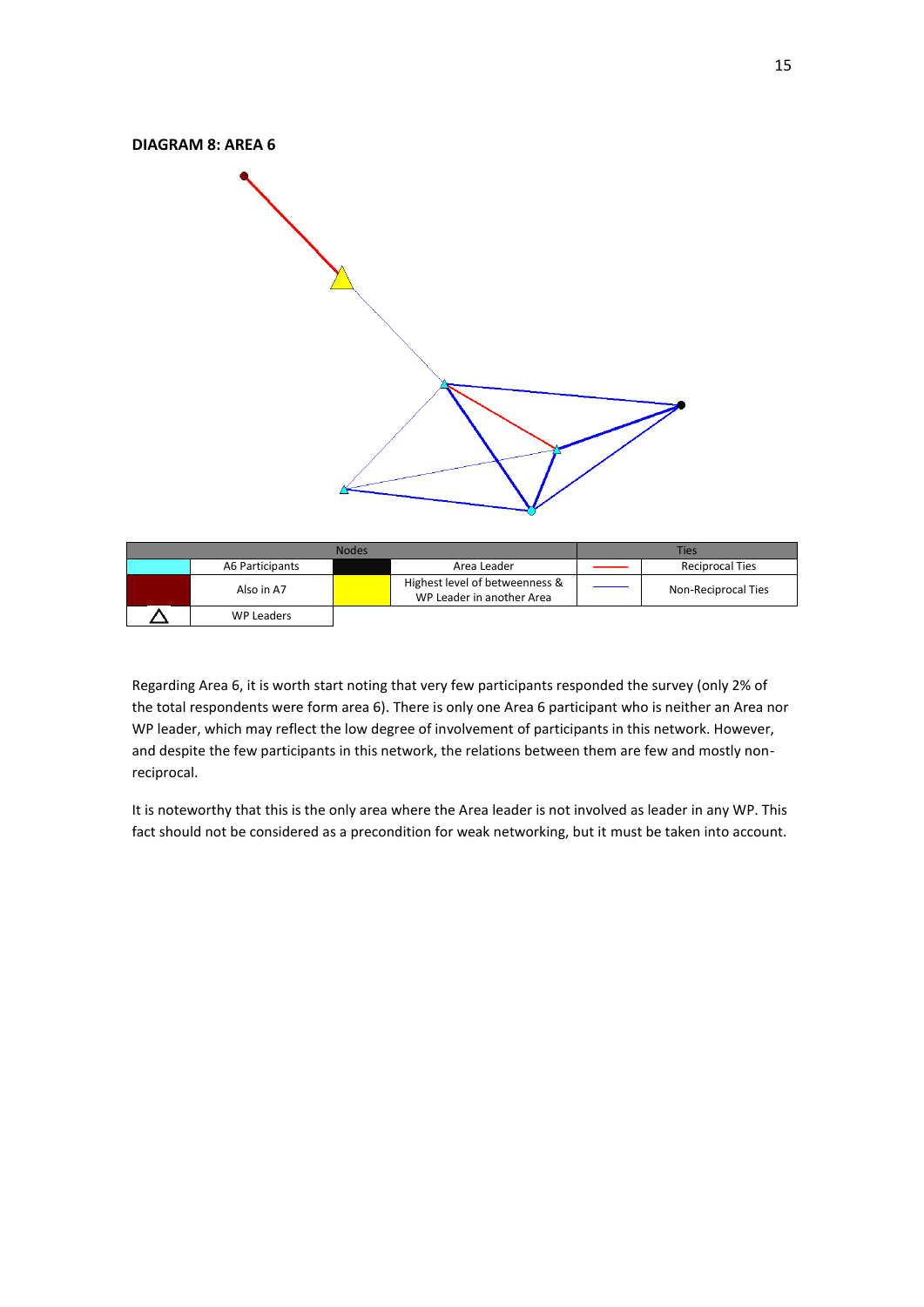### **DIAGRAM 9: AREA 7**



| Nodes                                                    | Ties |                        |  |
|----------------------------------------------------------|------|------------------------|--|
| A7 Participants                                          |      | <b>Reciprocal Ties</b> |  |
| Highest level of betweenness & WP Leader in another Area |      | Non-Reciprocal Ties    |  |
| Area and WP Leaders                                      |      |                        |  |

The Area 7 network is the most cohesive one. As can be seen, there is good relation between all participants (including Area and WP leaders).

As in Area 4, the Area leader is also the participant with the highest level of betweenness. Furthermore, relations between leaders, leaders and participants and between participants themselves are very good.